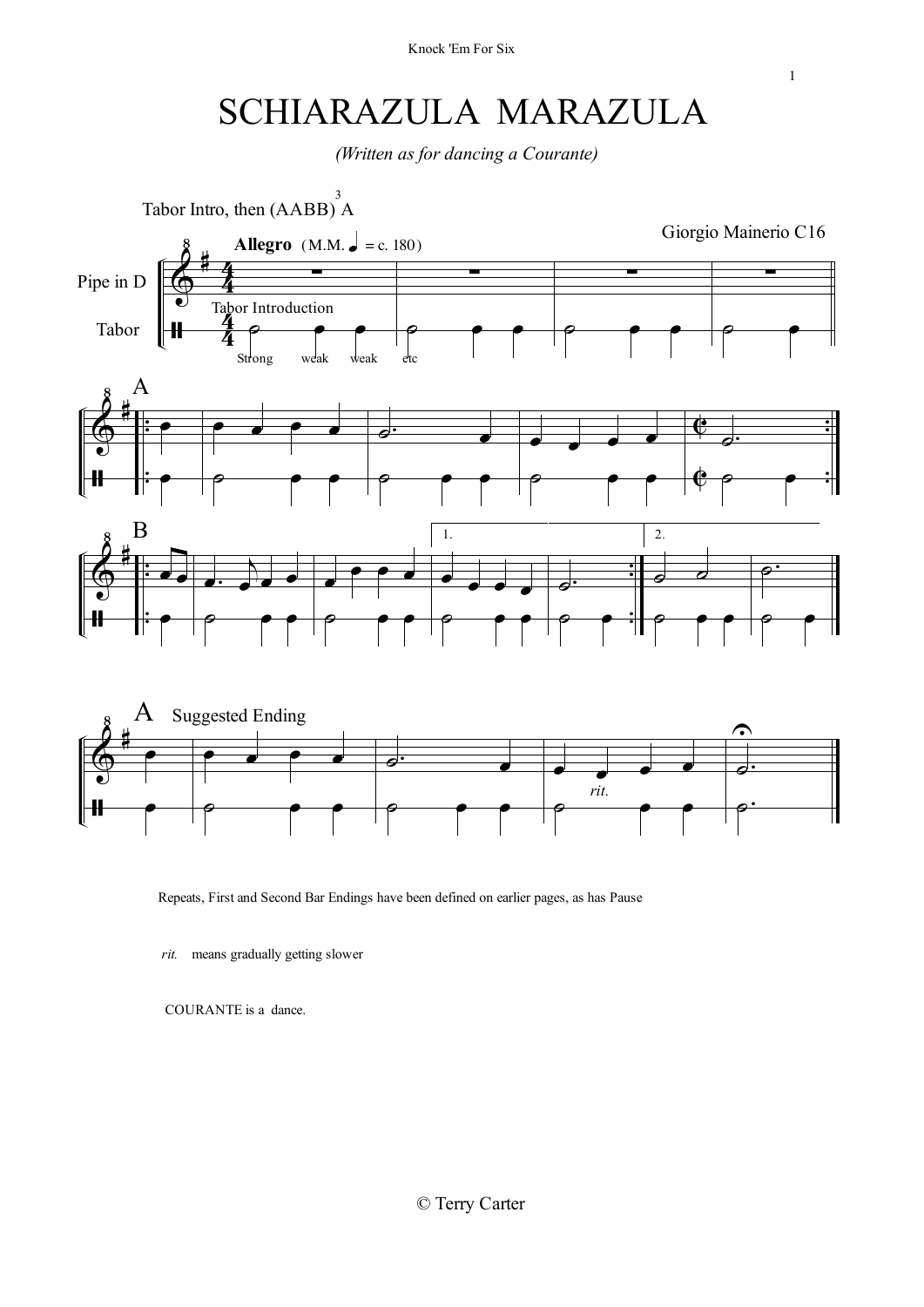# London Bridge Is Falling Down



2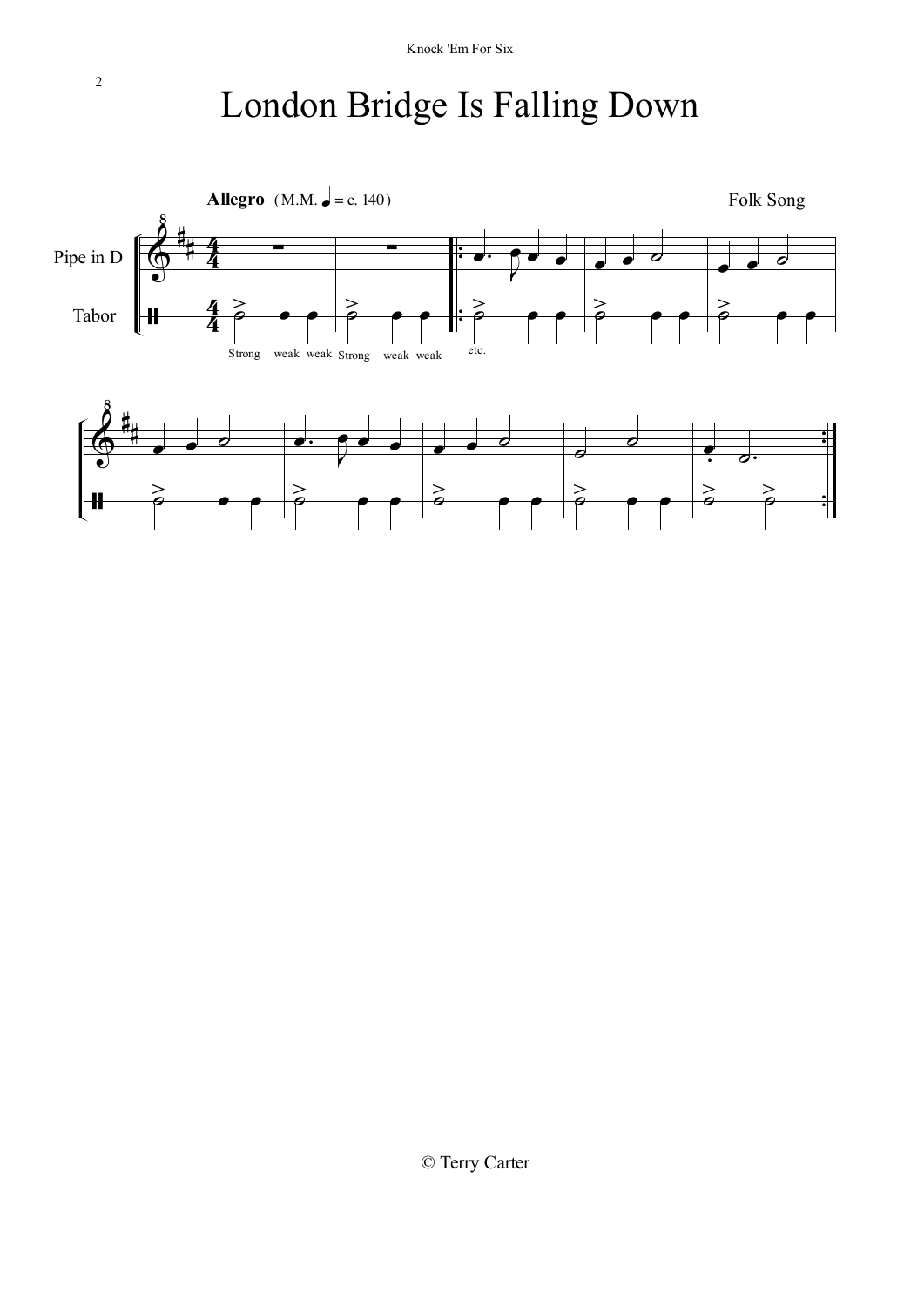## "Spring" from "The Four Seasons"





The curved line in the last two bars is called a TIE. It means play one note lasting for the value of the two notes added together i.e. 5 beats.

© Terry Carter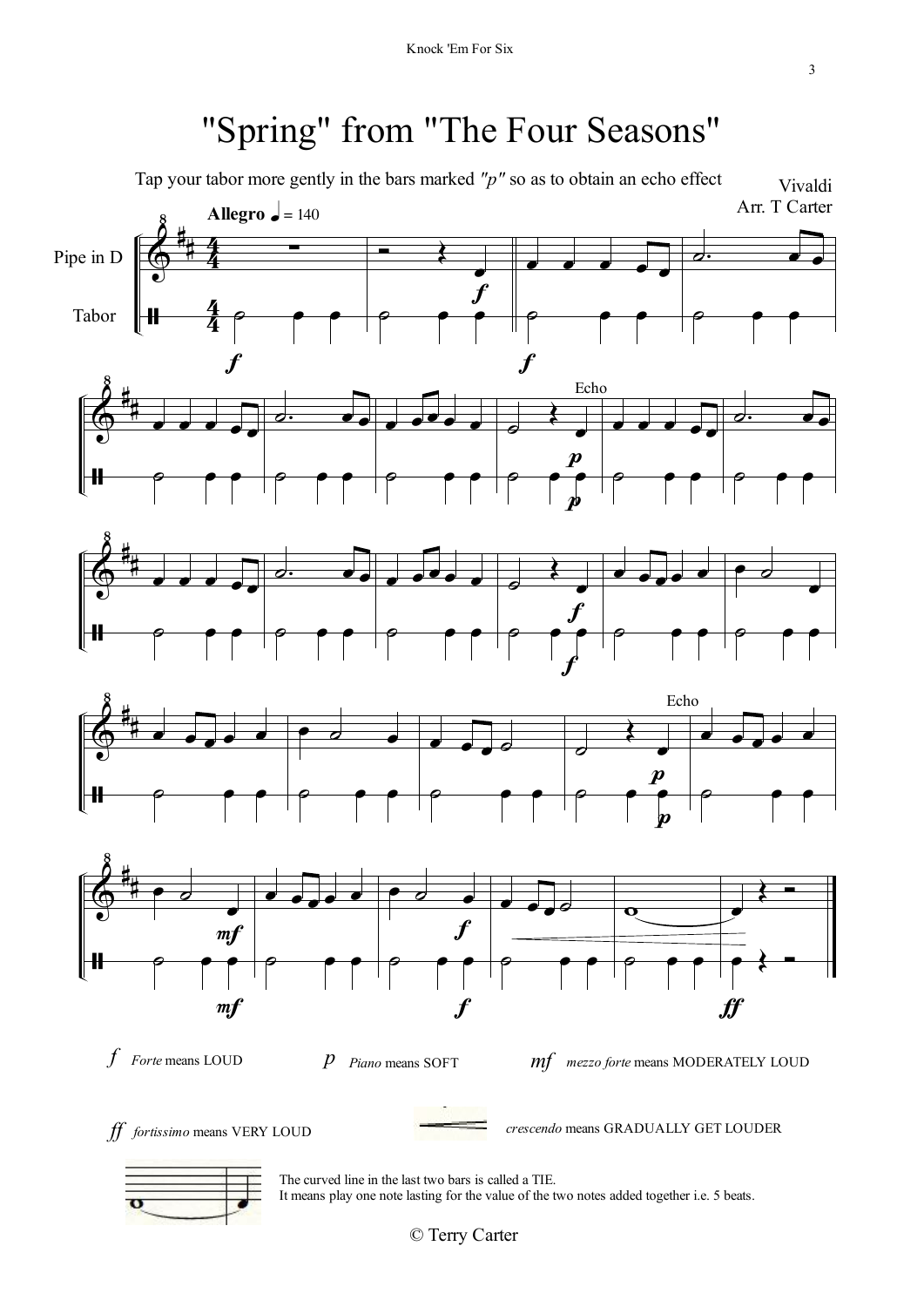#### Old McDonald Had A Farm







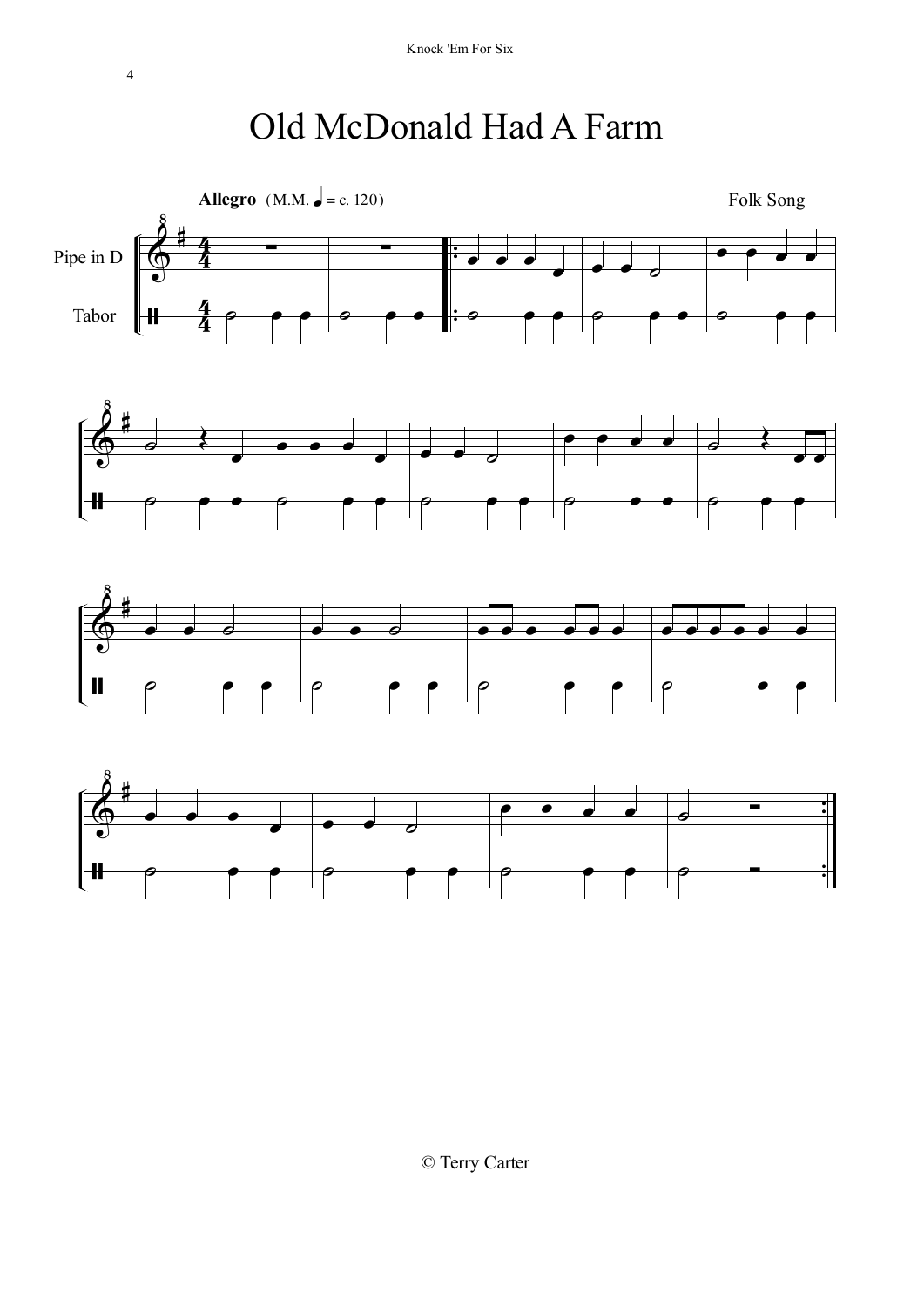# Jingle Bells